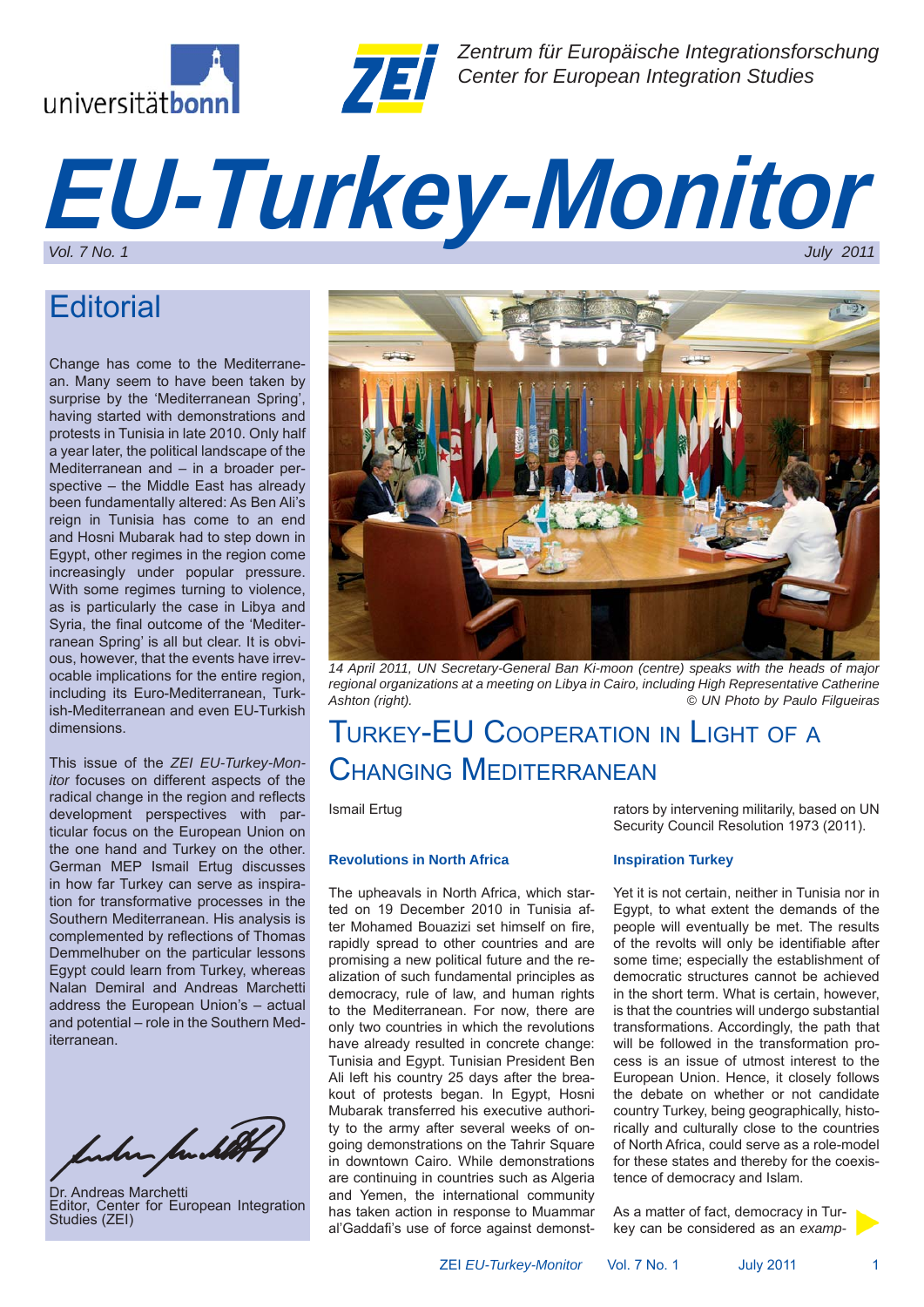*le*, rather than a *model* for the region, and neighboring countries should benefit from its experience. It is certainly true that Turkey shares common cultural values as well as a history of co-existence under Ottoman rule with the countries in Northern Africa. With reference to these times, it is worth noting that the history of efforts to establish democracy and to ensure the respect of human rights in Turkey is older than the history of the Turkish Republic itself. Ever since the Tanzimat Fermani – the Imperial Edict of Reorganization – in the early 19th century, restricting the authority of sultans and starting the movement of Westernization in the Ottoman Empire, Turkey has been striving for the realization of Western principles. One of the most dynamic periods of Turkey's continuous drive towards democratization – filled with ups and downs, struggles, and coup d'états over time – started 12 years ago with Turkey initialing reforms in order to comply with the Copenhagen Criteria in view of an eventual accession to the EU. Hence, Turkish democracy is the result of an explicit Turkish choice, supported by an EU that serves, as it is suggested and formulated in the literature, as an *anchor* for democracy in Turkey.

Surely, the Turkish side of the equation should not be underestimated: The impact of the AKP-led government on the advancement of the Turkish economy and Turkey's relations with the EU over the past eight years can hardly be neglected. Structural reconfigurations, fiscal discipline, increased political stability, and the conduct of a zero-problem policy with neighbors stimulated high economic growth and allowed Turkey to deal with the repercussions of the global economic crisis more smoothly than other European countries. Turkey has already come a long way these past years: Today, Turkey can discuss the launch of a civil constitution, people can freely talk about ending militarism and the judiciary can even hold members of the military responsible for past actions. The demands, the warnings, and the support of the EU continue to have a serious impact on all these developments.

Despite this positive assessment, developments in Turkey still need to be closely monitored. In the latest European Parliament Report on Turkey, there are several concerns when it comes to human rights, rights of minorities, rights of women, and freedom of press. The EU has repeatedly urged the Turkish government and non-governmental organizations to take initiatives on these issues and needs to continue to do so. Accordingly, although the Turkish example might be inspiring many people in the Arab world more than ever before, its own system is not that well established that it could serve as a blueprint for reform. But it certainly is a source of inspiration as we have seen in the declarations of many leaders in Tunisia, Egypt, Yemen and Morocco.

#### **The security-political dimension of EU-Turkey relations**

When looking at the revolutions and the changes from a security-political perspective, the added value of Turkey to the European Union's Common Security and Defense Policy and its energy security becomes evident. On the other hand, one must bear in mind that the conflict over Cyprus still remains unsolved and continues to constitute an obstacle to further deepen EU-Turkey cooperation. This is a matter of concern and must be an item of utmost importance on the bilateral agenda.



*Ismail Ertug. © European Parliament*

With regard to the revolutions in North Africa, however, the stance of the EU towards Turkey may evolve. Historical as well as recent experiences of Europe with North African and Middle Eastern countries are not favorable for the establishment of a successful and sustainable partnership. The psychological influence of colonialism, local leaders that seem to serve Western interests more than those of their own people and the recent military interventions in Afghanistan and Iraq draw many dividing lines between the West and Muslim countries. Certainly, there is no evidence that new governments, constituted after democratic elections, will be fundamentalist and therefore hostile to Europe. Yet, it remains difficult to forecast their attitude towards the EU that for long had turned a blind eye to the deficiencies of governance in the region. Nevertheless, it is very likely that the EU will play an important role in projects to modernize North African economies to establish the basis for prosperity for the people. Not every step of this process will be in line with Turkey's preferences, but the overall direction certainly is in her interest. Anyhow, Turkey – trying to conduct a pro-active foreign policy in its region and therefore endowed with new and impressive self-confidence – will increase its influence when the Arab countries turn to Turkey to seek support. If both – the EU and Turkey – can agree on accelerating the

stagnant accession negotiations and on supporting the democratic reforms in Turkey, they would send a clear message to the Arab countries. In essence, the message is that the EU and Turkey give concrete proof that democracy and Islam are not mutually exclusive. The influence of both actors in the region will considerably be determined by the credibility and the effect of this message.

The revolutions have another dimension, related to the EU's Common Security and Defense Policy. After the adoption of UN Security Council Resolution 1973 (2011), preparations were launched to take measures to protect civilians in Libya. Under the leadership of France, the country which had first started discussing the possibility of a military intervention, the participating countries favored a coalition command and intended a restricted role for NATO. Turkey expressed its concern that such a command structure might lead to mistakes such as those made in Afghanistan or Iraq, and underlined that for a more legitimate intervention, all responsibilities should be given to NATO. Eventually, the insistence of Turkey won ground and the general command was transferred to NATO. This case again revealed the powerful position of Turkey within NATO. The EU, largely depending on access to NATO military bases, needs to take this into consideration; if not, it may run the risk of being vetoed by Turkey in the North Atlantic Council (e.g. if Turkey may not want to see Cypriot troops joining forces in an intervention). Hence, for a successful EU Common Security and Defense Policy, Turkey needs to be persuaded to be more cooperative and the EU needs to act more inclusively with respect to its Mediterranean candidate country and NATO ally. Only then can the EU expect to dispose of the full range of tools to influence developments in the region.

#### **Conclusion**

Turkey is an inspiration for Arab people, it is the proof that Islam and democracy are compatible. The effects of the "Arabellion" will surely have an impact on EU-Turkey relations. Taking into account the future needs of the EU and the fact that democracy in Turkey still has deficiencies, both parties will have to work together more closely in the post-revolution period. Closer cooperation would strengthen Turkey's continuing transformation and its regional clout, but would also enhance the position of the EU in dealing with current challenges – from assisting the transformation of governance systems in North Africa to supporting the conduct of concrete policies such as security or migration.

*Ismail Ertug is Member of the European Parliament (SPD, Germany) and member of the Committee on Transport and Tourism.*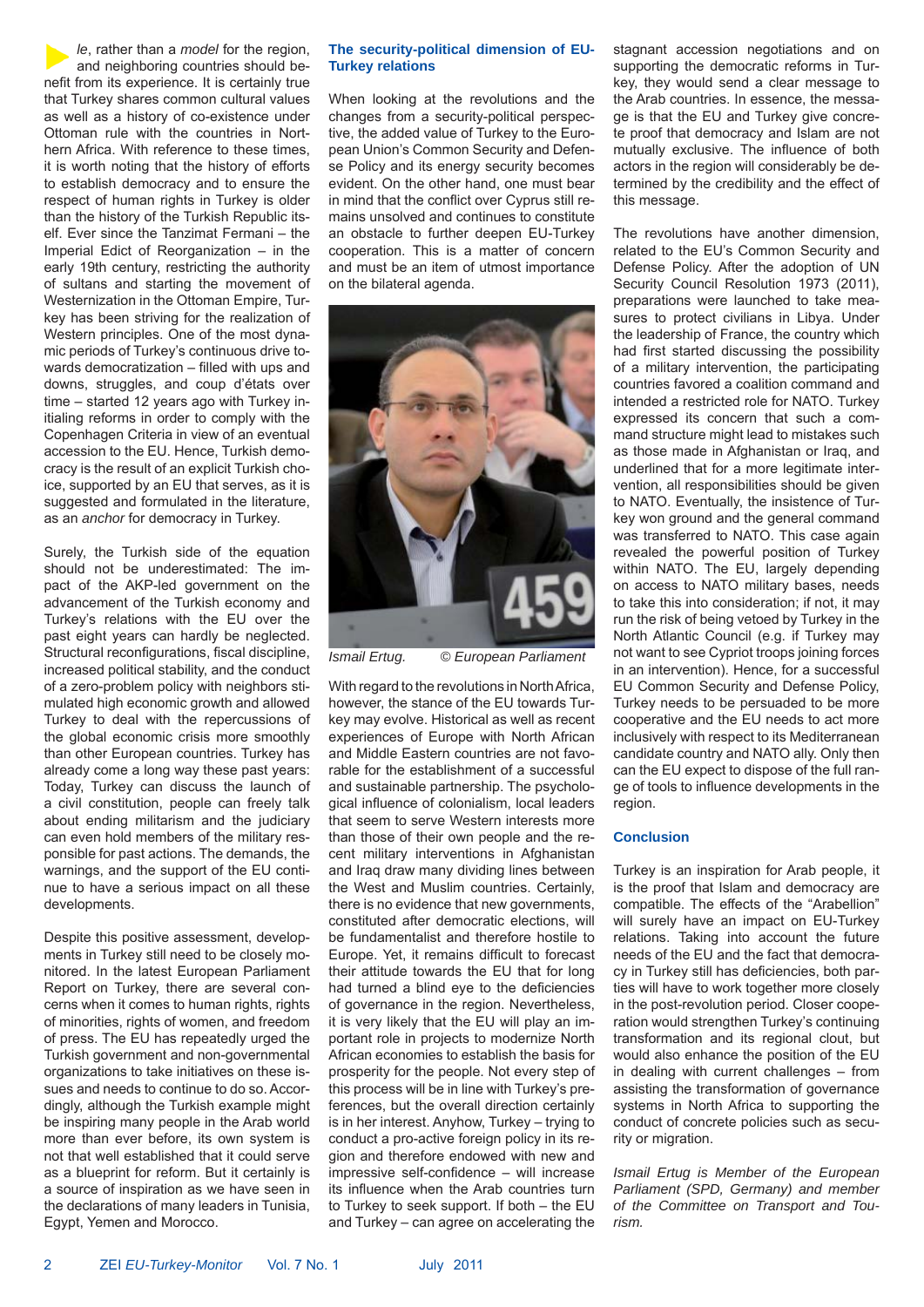## EGYPT'S UNCERTAIN JOURNEY TO DEMOCRACY Lessons to learn from Turkey

### Thomas Demmelhuber

In reaction to the popular revolts that are still reverberating in the Middle East a vivid debate has begun in Turkish, Arabic and international media whether Turkey can serve as a role model for the Middle Eastern countries. In regards to this context analysts regularly refer to Turkey as a Muslim country with a widely consolidated democratic system, strong economic growth rates and a governing party from the spectrum of Political Islam which is challenging the strong legacy of the Turkish armed forces in politics. The Egyptian revolution of the 'free officers' in 1952 was also led by the army, an institution that has been playing a decisive role in Egyptian politics and the economy ever since. At the same time, we also witness a strong presence of Political Islam, that is to say the Muslim Brotherhood, in politics (parliament and professional associations) and society (charity) despite having been banned in 1954. After the forced resignation of former President Mubarak in February 2011 the military has entered the scene once again and become the pivotal actor in Egypt's uncertain journey to democracy. Egypt's current bumpy path towards a more liberal political system offers an illuminating example to discuss how much Egypt and other Middle Eastern countries can indeed learn from Turkey or whether this question is nothing more than a wishful narrative of Western countries that are afraid of what might come after the fall of autocracies that were for too long regarded as bulwarks of stability.

#### **What happened to the Egyptians?**

The military has taken over in Egypt. All presidential powers have been transferred from the former President Hosni Mubarak to the highest military council under the leadership of long-serving Defense Minister and Field Marshal Muhammad Hussein Tantawi. The armed forces have promised to introduce radical democratic change and fulfilled key demands of the protest movement by dissolving the parliament, announcing new elections and establishing a commission to reform the constitution. After heated rounds of debate, the proposed amendments of the constitution were finally approved in a public referendum in March. Presidential and parliamentary elections shall follow in the second half of 2011.

#### **Languages of democracy**

During almost three weeks of protest in Egypt, the protesters regarded the armed forces as their honest partner in the country's transition process. This perception was fostered even more when the army leadership explained in an address on state television shortly after the beginning of the riots that the claims of the protesters were legitimate and that it would not use force against the people. However, questions remain as to whether the military is really interested in a democratic opening or whether the guiding motive behind their actions is the safeguarding of their own economic interests and assets. The main objective of the Egyptian military is to safeguard its privileged role in the country. This includes, *first*, retaining the annual military aid from the USA, which constitutes almost half of the country's military budget. *Second*, protecting its profitable role in the Egyptian economy and, *third*, swiftly transferring governmental responsibility to civilian hands in order to avoid shouldering responsibility for unpopular decisions in day-to-day politics. A democratic opening seems to be one among several acceptable models for the armed forces as long as their mentioned three-fold agenda remains untouched.

#### **Case of Turkey**

Looking for historic analogies the Turkish example almost immediately comes to mind. Analysts particularly highlight four Turkish features: *First*, modern Turkey was founded around a strong army which later acted as a praetorian guardian and moderator in the aftermath of Atatürk's reign. Although the Turkish army is still seen by many as the main pillar in the political system of the country, the armed forces have been cut down to size by the government of Recep Tayyip Erdoğan's Justice and Development Party (AKP), very much based on the popular success of the AKP in elections since 2002. *Second*, the AKP government successfully encompasses moderate forces of Political Islam with the market liberalism of a newly emerging bourgeoisie, initially coming from central Anatolia. Supporters of the argument that Turkey could be a role model emphasize that the AKP is a party rooted in Political Islam, and hence might be an example for other Islamist movements in the Middle East to reinvent themselves as genuine democratic parties. *Third*, comprehensive political and economic reform packages are underway despite critics saying that those reform efforts do not go far enough. *Fourth*, in particular under the AKP government and its foreign policy architect Ahmet Davutoğlu Turkey has strengthened its ties with the Arab countries of the region at the expense of traditionally good relations with Israel. Some even regard Prime Minister Erdoğan as perhaps the Middle East's most influential figure (New York Times, 5 February 2011).

#### **Egyptian specifics**

Turkey matters to the Egyptians and Egypt

is an important partner for Turkey. For example, President Abdullah Gül was the first foreign head of state to pay an official visit to post-Mubarak Egypt. During his visit he underlined Turkey's commitment to further its cooperation network with Egypt. Bilateral trade was boosted significantly after the ratification of a free trade agreement between both countries in 2007. Nonetheless, even more important to Egypt is its immediate, still volatile neighbourhood than a country on the northern shore of the Mediterranean with which one shares a complicated history. Century-long Ottoman rule throughout the Levant and southern Mediterranean remains a difficult chapter in the relations of Turkey with its Arab neighbours although this stands in stark contrast to the ideological compatibility between the AKP in Turkey and the Muslim Brotherhood in Egypt. In a comment for the International Herald Tribune, Tariq Ramadan, well-known grandson of Egyptian Muslim Brotherhood's founder, Hassan al-Banna, argues that the younger members of the Muslim Brotherhood are much more open to the world, 'anxious to bring about internal reform and fascinated by the Turkish example' (International Herald Tribune, 9 February 2011). In principle this might be true for some actor groups out of the spectrum of Political Islam but should not underestimate the different political, strategic and economic conditions in Turkey compared to Egypt.

#### **Geopolitics and cooperation**

When trying to estimate the chances of a democratic breakthrough during the breakup of authoritarianism, a decisive variable is the geopolitical proximity of a democratic neighbourhood. One of the main triggers for Turkey's unprecedented democratic reform agenda was the objective to fulfil the Copenhagen Criteria set by the European Union in order to become a candidate country and later to launch negotiations for full EU membership. No matter whether the negotiations are currently stuck due to shortcomings on *both* sides, the years prior to the beginning of accession talks were a unique chance for the Turkish government, with its comfortable majority in parliament, to push forward with a highly ambitious agenda that otherwise might have been downgraded in political compromise. In addition to that, Turkey is a NATO member with the Turkish military being comprehensively incorporated in European and transatlantic security and defence networks. In Egypt there is hardly any equivalent constellation, apart from long-established US-Egyptian military cooperation networks. Though Egypt and Europe are connected through a wide array of cooperation mechanisms, the long-term perspective is limited to the maximum

of privileged neighbourly relations; far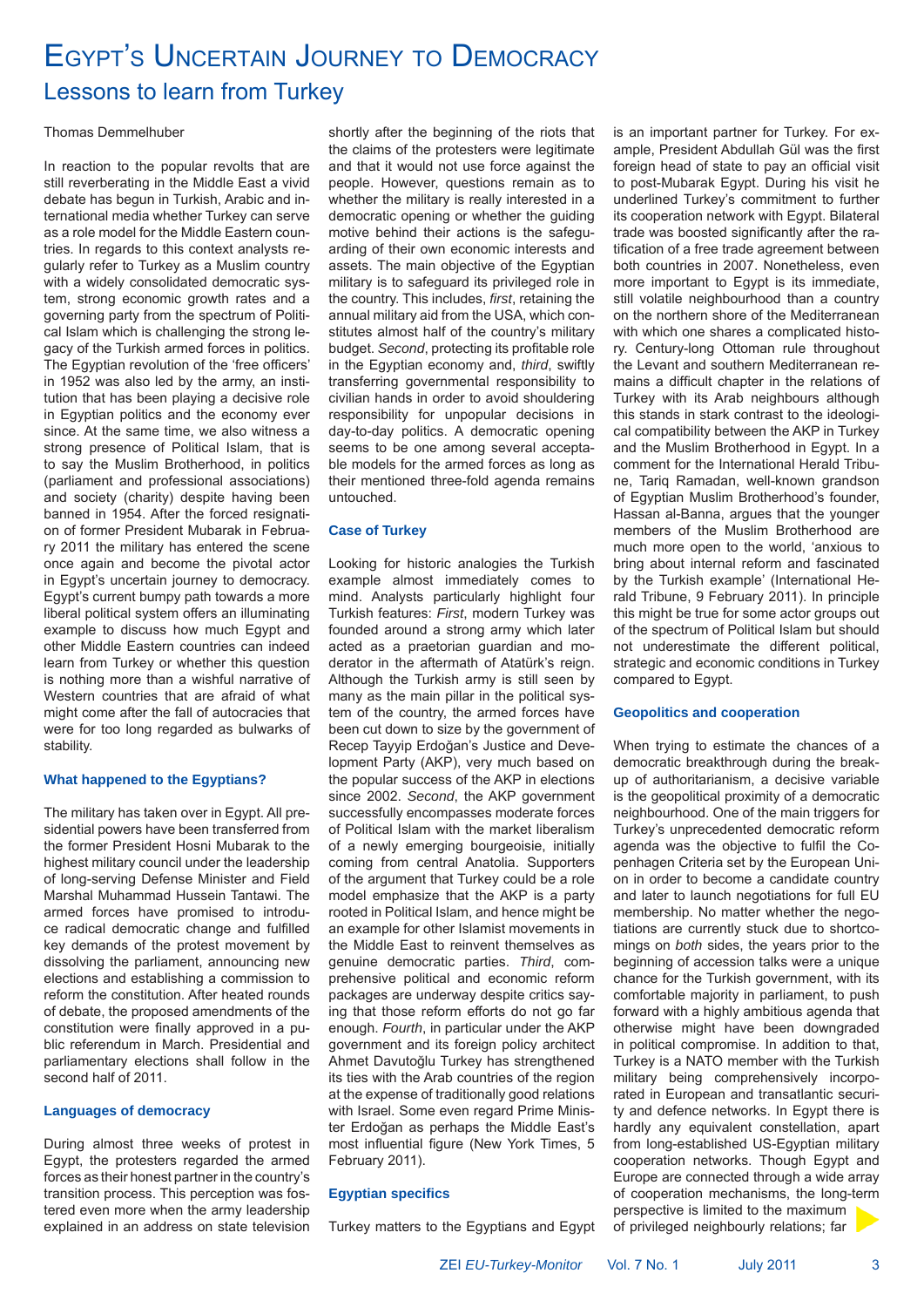away from the customs union Turkey has already established with the EU since 1995.

Whereas the Turkish armed forces have always been preserving the secularist principles of modern Turkey's founder Atatürk, the Egyptian military is not widely known for its secularist beliefs. The praetorian role of the Turkish army, which led to several coups since the founding of modern Turkey, forced Islamists to make some ideological concessions that resulted in the establishment of the AKP after prior established parties had been scrapped by the regime (for example Refah party and Fazilet party). The AKP was hailed internationally as a promising example of moderate Islamic politics that has successfully cut down to size the military's role in politics. In Egypt, the situation is completely different: On the one hand, much depends in Egypt on the strategy of the armed forces in dealing with the officially still banned Muslim Brotherhood. Will they be allowed to translate their powerful social force into political power? It is certainly

## **CHRONOLOGY**

compiled by Dr. Volkan Altintas

**9 November 2010:** The European Commission publishes its annual Progress Report on Turkey.

**17 December 2010:** Mohamed Bouazizi sets himself on fire out of protest against police action. His self-immolation starts a wave of protests in Tunisia.

**1 January 2011:** Hungary takes over the Council Presidency.

**14 January 2011:** Tunisian President Zine al-Abidine Ben Ali flees with his family to Saudi Arabia.

**25 January 2011:** Regular, coordinated protests start in Egypt.

**1 February 2011:** In light of recent protests, King Abdullah II of Jordan dismisses Prime Minister Samir Rifai and entrusts Marouf Bakhit to form a new government, tasked with realising "genuine political and economic reforms".

**11 February 2011:** After continuous demonstrations, Egyptian President Hosni Mubarak resigns and hands power over to the military.

**12 February 2011:** After some demonstrations in January, security forces clash with a considerable number of anti-government protesters in Algiers.

**14 February 2011:** The violent death of a pro-democracy protester in Bahrain sets off a wave of protests in the Gulf kingdom.

more likely than one year ago, but too early to predict the further genesis of this social movement in view of recent attempts to form more than one political party within the realm of the Brotherhood. On the other hand, Egypt's revised constitution is far from being the secular pendant of Turkey's constitution, with Article 2 of the constitution stressing Islam as state religion and Islamic law as *the* principal source of legislation.

#### **Limits of Turkey's example**

The Egyptian people are very proud of their moment of history in which they got rid of the Mubarak regime, the symbol of corruption, repression and abuse of power. However, this was only the first step in a revolution which is open-ended and not finished yet. The breakdown of authoritarian rule in Egypt marks the beginning of a long and uncertain journey considering that consolidated democracy is only one of several possible outcomes following collapsing authoritarian regimes. However, Turkey certainly matters alone due to its political, strategic and eco-

**15 February 2011:** Libyan security forces turn to violence against protesters. Following the severe repression by the regime, civil war breaks out in Libya.

**21 February 2011:** Thousands protest in several cities of Morocco. King Mohammed VI promises political reforms.

**8 March 2011:** In reacting to a 'changing Mediterranean', the European Commission and High Representative Catherine Ashton propose a "Partnership for Democracy and Shared Prosperity with the Southern Mediterranean", COM (2011) 200.

**9 March 2011:** The European Parliament adopts a resolution on the 2010 Progress Report on Turkey, commenting particularly critical on the "deterioration in freedom of the press" in Turkey.

**15 March 2011:** Protests take place in several cities of Syria. President Bashar al-Assad's regime turns to violence, trying to suppress protests violently, leading to bloody confrontations during the following months.

**17 March 2011:** The United Nations Security Council approves Resolution 1973 (2011) to impose a no-fly zone in Libya and permitting "all necessary measures [...] to protect civilians" in Libya.

**18 March 2011:** In light of recent protests, King Abdullah of Saudi-Arabia announces substantial reforms by at the same time considerably increasing the number of security forces.

**19 March 2011:** Based on UN Security Council Resolution 1973 (2011), the United States, Great Britain and France commence military operations in Libya.

nomic involvement in Middle Eastern politics. This got further momentum under the realignment of Turkish foreign policy ('zero problem policy') since 2002. In conclusion, Turkey was and still is an important partner for Egypt, for some actors it even serves as a role model. Nonetheless, to throw Turkey as a one-size-fits-all model into the ring – following recent upheavals in the region – sounds rather like wishful thinking on behalf of Western countries' decision makers who are constantly afraid of instability after the break-down of autocracies that were too long regarded as a bulwark of stability in a volatile region. It is a simple and naïve belief that Turkey's historic choices can be imposed on to other Arab countries. In the end, the stimulus for a comprehensive reconfiguration of Egypt's 'sick political system', its elites and institutions must come from within.

*Dr. Thomas Demmelhuber is lecturer at the University of Erlangen-Nuremberg.*

**27 March 2011:** NATO decides to take on the whole military operation in Libya under UN Security Council Resolution 1973 (2011).

**29 March 2011:** The Syrian government resigns.

**15 April 2011:** In reaction to protests in Algeria, President Abdelaziz Bouteflika promises constitutional change and announces reforms.

**25 May 2011:** The European Commission and High Representative Catherine Ashton table their review of European Neighbourhood Policy: "A New Response to a Changing Neighbourhood", COM (2011) 303.

**12 June 2011:** General elections are held in Turkey. The ruling AK Party wins with almost 50% of votes, ensuring a comfortable majority in the Grand National Assembly of Turkey. However, Prime Minister Recep Tayyip Erdogan fails to ensure a two thirds majority for his AK Party in the Assembly, forcing the party to cooperate with other parliamentary forces to change the constitution.

**27 June 2011:** The International Criminal Court issues an arrest warrant against Muammar al-Gaddafi.

**1 July 2011:** Poland takes over the Council Presidency from Hungary.

Sources: www.abhaber.com; www.bbc.co. uk; www.cnn.com; www.guardian.co.uk; www.kingabdullah.jo; www.nato.int; www. tagesschau.de; www.time.com; ec.europa. eu.

*Dr. Volkan Altintas is Senior Fellow at ZEI.*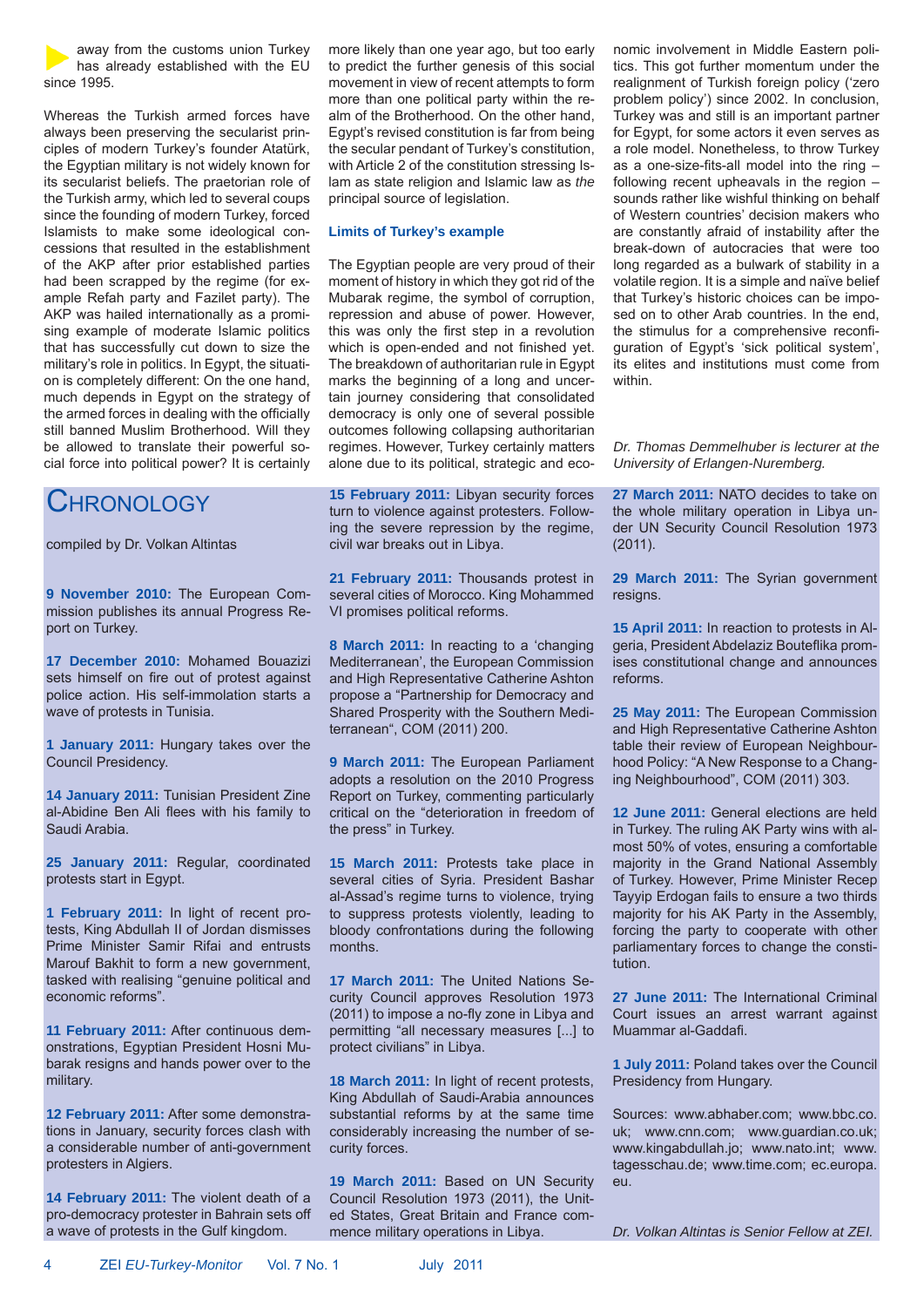## LIBYA AND THE EU Two Sides to the Story

#### Nalan Demiral

The attitude of the European Union to the latest developments in the Southern Mediterranean may have surprised many people. For years and years, the European Union seemed more or less content with the state of affairs in the Mediterranean. Neither the launch of the "Barcelona Process" in 1995 or the inauguration of the "Union for the Mediterranean" in 2008 have substantially challenged the basis of European Union engagement – or non-engagement – in the region. On the other hand, looking at it more broadly, European reactions might not be that surprising in the end. After all, whenever Europe has strong – economic – interests, it pays particular attention to international developments – also if it comes to its Southern neighbours.

Already the Roman Empire's conquest of Carthage was motivated by economic interests. But also looking at Libya's sort in the 20th centrury, Italy's annexation of Libya from the Ottoman Empire aimed at supporting Italy's development. It was only in 1951 that Libya became independent from exterior powers. Although history rarely repeat itself, Libya is again on the European agenda today. This time, the declared reason for Western intervention in Libya is to support the democratic forces in Libya. In this arena, the European Union is one of the leading international actors. Since February 2011, when protests broke out in several parts of Libya to challenge Muammar al'Gaddafi's 41 year old dictatorship, the EU has been very vocal in promoting its views and opinions on the international stage.

One of the motivations behind this might just be given by the close interconnection of European and Mediterranean interests and the fact that "Europe and the Mediterranean region share a common history and cultural heritage", as stated by the European Council on 21 February 2011. At this occasion, the European Council also declared: "The Council expressed its support to the peoples of the South Mediterranean and their legitimate hopes and aspirations for democratic change, social justice and economic development. The EU stands ready for a new partnership in its relations with the countries of the region to support the process towards democracy, rule of law, socio-economic development and strengthed regional stability, on the basis of shared principles, cooperation and local ownership. It is for the people of these countries to choose their future." It concluded that there is "the need for a comprehensive approach across all fields of EU engagement building upon the European Neighbourhood Policy and the Union for the Mediterranean with a view to lending more effective support reflecting partners' commitment for reform."

Consequently, the European Commission and the High Representative Catherine Ashton underlined in a joint communication on 8 March 2011 (COM (2011) 200) that the "EU is ready to support all its Southern neighbours who are able and willing to embark on [...] reforms through a 'Partnership for Democracy and Shared Prosperity'". This partnership should be based on three elements:

- "democratic transformation and institution-building, with a particular focus on fundamental freedoms, constitutional reforms, reform of the judiciary and the fight against corruption
- a stronger partnership with the people, with specific emphasis on support to civil society and on enhanced opportunities for exchanges and people-topeople contacts with a particular focus on the young
- sustainable and inclusive growth and economic development[,] especially support to Small and Medium Enterprises (SMEs), vocational and educational training, improving health and education systems and development of the poorer regions."

Following this joint communicaton, the European Council held an extraordinary meeting on 11 March 2011. After their meeting, European heads of state and government issued a declaration, stating that "democratic uprisings are bringing dramatic changes to the Southern Neighbourhood, creating a new hope and opportunity to build a future based on democracy, pluralism, the rule of law, human rights and social justice. Progress and democracy go hand in hand. The European Council salutes the courage demonstrated by the people of the region and reaffirms that it is for them to decide their future through peaceful and democratic means." At the same time, the European Council underscored that the EU "will support all steps towards democratic transformation, political systems that allow for peaceful change, growth and prosperity, and a more proportionate distribution of the benefits of economic performance."

With respect to the specific developments in neighbouring countries, the European Council welcomed "the announcement that elections for a constituent assembly will be held on 24 July 2011" in Tunisia. It also highlighted its willingness "to provide the necessary support in this regard" and "to offer support to tackle the economic and social challenges faced by Tunisia." Just as the European Union underlined its "long term" engagement in Tunisia, it also declared with respect to Egypt that it "supports the democratic transition in Egypt [...] and encourages the Egyptian authorities to continue in their commitment to political reform and create an environment for thorough democratic transformation".

Whereas the transitions in Tunisia and Egypt seem to be  $-$  despite remaining uncertainties – on a positive track, the situation in Libya "remains a cause for grave concern" according to the European Council. In view of "the violent repression the Libyan regime applies against its citizens and the gross and systematic violation of human rights", the EU explicitely welcomed UN Security Council Resolution 1970. It added that the "safety of people must be ensured by all necessary means" and "in order to protect the civilian population, Member States will examine all necessary options, provided that there is a demonstrable need, a clear legal basis and support from the region."

Just as the European Council demanded an end to violence exercised by Muammar al'Gaddafi's regime against the Libyan population, the UN Security Council Resolution 1970, adopted on 26 February 2011, likewise demanded "an immediate end to violence" and urged "Libyan authorities to: a) respect human rights [...]; b) ensure the safety of all foreign nationals [...]; c) ensure the safe passage of humanitarian and medical supplies [...], and d) lift restrictions on all forms of media;" to this end, the Security Council outlined concrete measures, inter alia referral to the International Criminal Court, enforcing an arms embargo and banning several high-ranking Libyan individuals from travelling by at the same time freezing their funds, financial assets and other economic resources.

As Security Council Resolution 1970 failed to stop the violence in Libya, the United Nations Security Council adopted another – more muscled – Resolution on 17 March 2011. In this Resolution 1973, acting under Chapter VII of the Charter of the United Nations, the Security Council,

"1. Demands the immediate establishment of a cease-fire and a complete end to violence and all attacks against, and abuses of, civilians;

2. Stresses the need to intensify efforts to find a solution to the crisis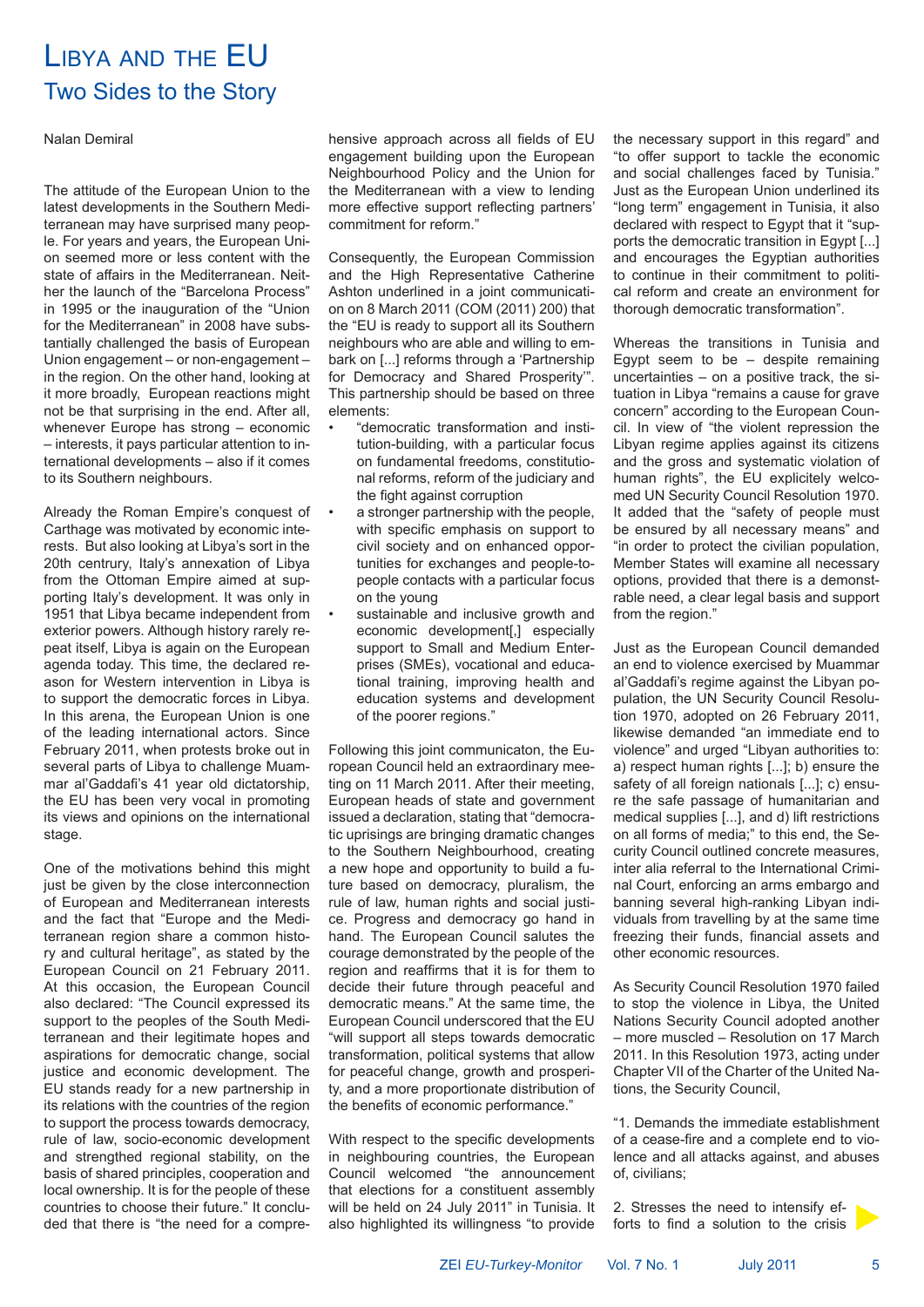which responds to the legitimate demands of the Libyan people and notes the decisions of the Secretary-General to send his Special Envoy to Libya and of the Peace and Security Council of the African Union to send its ad hoc High Level Committee to Libya with the aim of facilitating dialogue to lead to the political reforms necessary to find a peaceful and sustainable solution;

3. Demands that the Libyan authorities comply with their obligations under international law, including international humanitarian law, human rights and refugee law and take all measures to protect civilians and meet their basic needs, and to ensure the rapid and unimpeded passage of humanitarian assistance; [...]

4. Authorizes Member States that have notified the Secretary-General, acting nationally or through regional organizations or arrangements, and acting in cooperation with the Secretary-General, to take all necessary measures [...] to protect civilians and civilian populated areas under threat of attack [...], while excluding a foreign occupation force of any form on any part of Libyan territory, and requests the Member States concerned to inform the Secretary-General immediately of the measures they take pursuant to the authorization conferred by this paragraph which shall be immediately reported to the Security Council;

5. Recognizes the important role of the League of Arab States in matters relating to the maintenance of international peace and security in the region, and [...] requests the Member States of the League of Arab states to cooperate with other Member States in the implementation of paragraph 4; [...]

6. Decides to establish a ban on all flights in the airspace of the Libyan Arab Jamahiriya in order to help protect civilians".

Ahead of voting the resolution, Alain Juppé, French Minister of Foreign Affairs, highlighted the international communities' obligations in this case. He expressed his conviction that "the world was experiencing 'a wave of great revolutions that would change the course of history' [...] throughout North Africa and the Middle East." These "changes required the international community not to 'give lessons', but to help the people of those countries build a new future."1

The Security Council then adopted Resolution 1973, 10 member states voting in favour, none opposing, but Brazil, China, Germany, India, and the Russian Federation abstaining. As Germany is considered one of the most important members of the EU, its position raised eyebrows throughout the world. Hence, Germany's Representative to the United Nations, Ambassador Peter Wittig, declared that Germany "was particularly concerned by the plight of the Libyan people and believed it was crucial to tighten existing sanctions to 'cut [the Libyan regime] off' from the funds that had propped it up for so long. Decisions regarding the use of military force were always extremely diffucult to take." Accordingly, he explained that "in the implementation of the resolution [...], Germany saw great risks, and the likehood of large-scale loss of life should not be underestimated. Those that participated in its implementation could be drawn into a protracted military conflict that could draw in the wider region. If the resolution failed, it would be wrong to assume that any military intervention would be quickly and efficiently carried out. Germany had decided not to

support the resolution and would not contribute its own forces to any military effort that arose from its implementation."2

In light of the adoption of Resolution 1973, the EU's international figureheads, European Council President Herman Van Rompuy and High Representative Catherine Ashton immediately declared in a joint statement that they "fully endorse the UN demand for a complete end to the violence and all attacks against, and abuses of, civilians, and finding a solution to the crisis." After recalling the European Council's declaration on Libya, they underlined that the "European Union is ready to implement this Resolution within its mandate and competences."

Although on 18 March 2011, hours after the Resolution 1973 was adopted, Gaddafi called a cease-fire, the main supportes of the Resolution considered his move insufficient. Accordingly, the United States, Great Britain and France started a military intervention on 19 March 2011 with French planes flying for reconnaissance.

While the military intervention continued and following the spring European Council, Herman Van Rompuy remarked that the political objectives, as set by the extrordinary European Council on 11 March, remained unchanged: "Kadhafi must go, and we want a political transition, led by Libyans themselves, and based on a broad based political dialogue." Altough the outcome remained uncertain, he underscored that a "bloodbath has been avoided, thousands of lives have been saved." Hence, the "military operations should cease as soon as the civil population is safe." In order to facilitate transition in Libya, he recalled the EU's readiness to "stand ready to help a new Libya, both economically, and in building its new institutions."

In sum, these and other statements highlight the European Union's vocal commitment to realizing democratic transformation and institution-building, with a particular focus on fundamental freedoms, in order to also facilitate the establishment of sustainable and inclusive growth and economic development.

However, looking at the past and other examples, the EU's aim to foster and support democratic change seems less evident in its concrete policies. For more than one decade, the Union has always underlined the importance of its core values – democracy, human rights – in its declarations concerning the Mediterranean. However, as most governments it was dealing with did not subscribe to European interpretations of these values, the EU did not push the agenda too hard and rather accepted the state of affairs as basis for cooperation. In addition, the US-led interventi-



*On 17 March 2011, the UN Security Council authorizes a no-fly zone over Libya. © UN Photo by Paulo Filgueiras*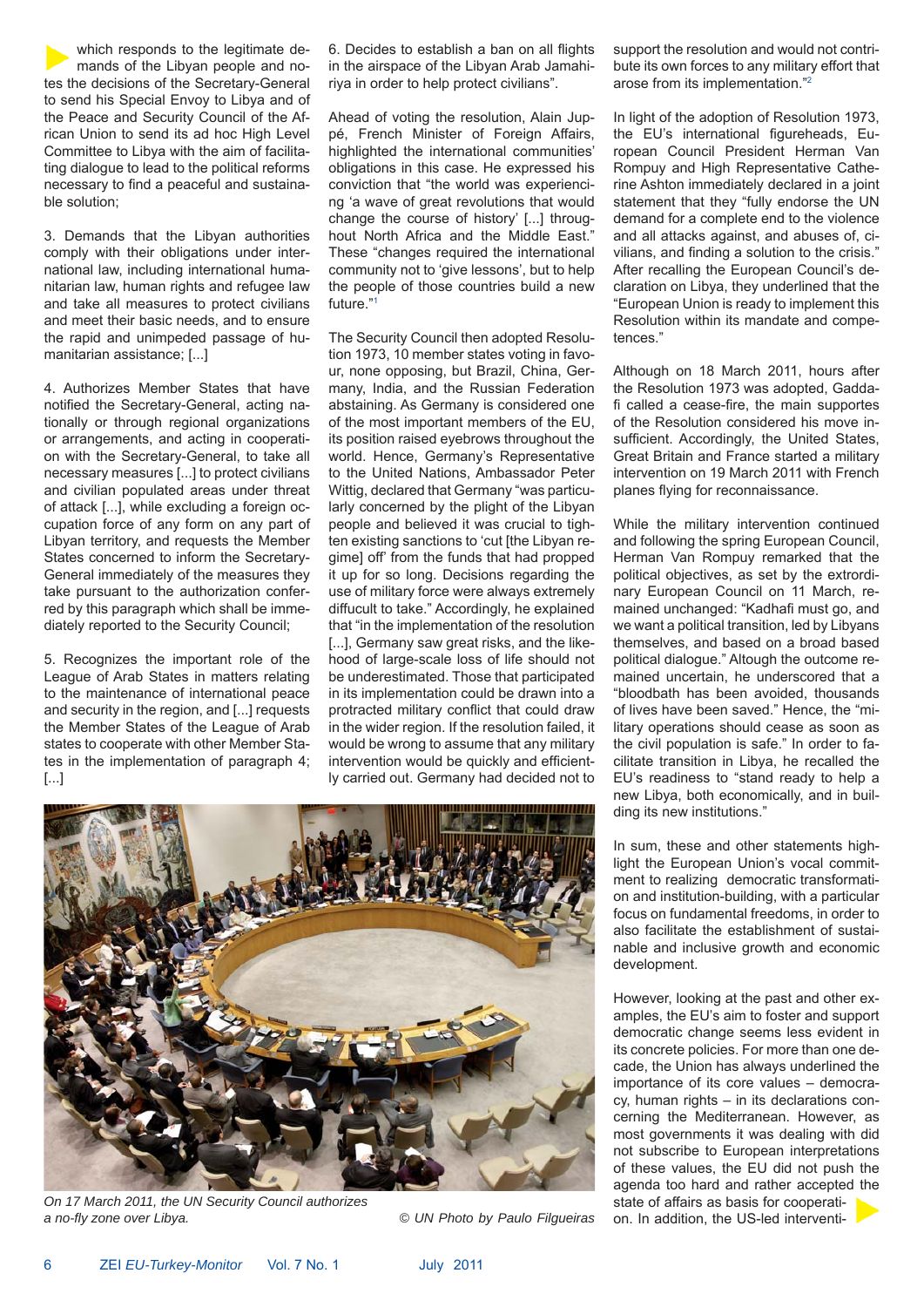on in Iraq – with support of European allies – toppled Saddam Hussein but did not at all manage to ensure a stable and peaceful environment in the country. With the situation in Libya still being in limbo – and European criticism of the Syrian regime being in stark contrast to the interventionist policy in Libya – even European politicans have criticized the intervention as another example of Europan duplicity:

Green MEP Daniel Cohn-Bendit even went as far as stating that European governments have long been "complicit" with dictators in the entire region. MEP Miguel Portas from the European United Left (GUE/NGL) also criticized "the European countries that for years had been exporting weapons to North African dictators." He called on "Europe to change and understand its past." In addition, Conservative MEP Charles Tannock pointed to the fact that it was due to "vast energy revenues" that Gaddafi could "court other countries and cow his own population."3

Last, but not least, even the Polish Prime

## CURRENT NEGOTIATING STATUS

#### *No. Title of Chapter*

| $\mathbf{r} \mathbf{v}$ . | Thus of Shapton                                             |  |                      |
|---------------------------|-------------------------------------------------------------|--|----------------------|
| $\mathbf{1}$              | Free movement of goods                                      |  |                      |
| $\overline{2}$            | Freedom of movement for workers                             |  |                      |
| 3                         | Right of establishment and freedom to provide services      |  |                      |
| 4                         | Free movement of capital                                    |  |                      |
| 5                         | Public procurement                                          |  |                      |
| 6                         | Company law                                                 |  |                      |
| 7                         | Intellectual property law                                   |  |                      |
| 8                         | Competition policy                                          |  |                      |
| 9                         | <b>Financial services</b>                                   |  |                      |
| 10                        | Information society and media                               |  |                      |
| 11                        | Agriculture and rural development                           |  |                      |
| 12                        | Food safety, veterinary and phytosanitary policy            |  |                      |
| 13                        | <b>Fisheries</b>                                            |  |                      |
| 14                        | <b>Transport policy</b>                                     |  |                      |
| 15                        | Energy                                                      |  |                      |
| 16                        | <b>Taxation</b>                                             |  |                      |
| 17                        | Economic and monetary policy                                |  |                      |
| 18                        | <b>Statistics</b>                                           |  |                      |
| 19                        | Social policy and employment                                |  |                      |
| 20                        | Enterprise and industrial policy                            |  |                      |
| 21                        | Trans-European networks                                     |  |                      |
| 22                        | Regional policy and coordination of structural instruments  |  |                      |
| 23                        | Judiciary and fundamental rights                            |  |                      |
| 24                        | Justice, freedom and security                               |  |                      |
| 25                        | Science and research                                        |  |                      |
| 26                        | <b>Education and culture</b>                                |  |                      |
| 27                        | Environment                                                 |  |                      |
| 28                        | Consumer and health protection                              |  |                      |
| 29                        | Customs union                                               |  |                      |
| 30                        | <b>External relations</b>                                   |  |                      |
| 31                        | Foreign, security and defence policy                        |  |                      |
| 32                        | <b>Financial control</b>                                    |  |                      |
| 33                        | Financial and budgetary provisions                          |  |                      |
| 34                        | Institutions                                                |  |                      |
| 35                        | Other issues                                                |  |                      |
|                           | Legend: not yet opened<br>$\left(\bigcirc\right)$ suspended |  |                      |
|                           | opened                                                      |  |                      |
|                           | provisionally closed                                        |  | Data as of July 2011 |
|                           |                                                             |  |                      |

main benificiery – the European Union or the Libyan people? What will the final result of the intervention be? Regardless of the concrete answers to these questions, it is a certain and inevitable truth that Libya will never be the same again. Hopefully, this time it will not be for the worse but for the better.

#### **References**

Minister Donald Tusk – head of the upcoming Presidency of the Council of the European Union – pointed to the fact that it was not for the first time that Gaddafi had killed civilians and if the EU really wanted to protect civilians in general, it should apply general principles, independent of specific conditions and cases. After all, similar developments have been taking place in Bahrain, Syria and Yemen, however, Europeans do not act the same way as they do in Libya.4 If one looks at the interlinkages bewteen these countries and Europe, one can still get the impression, that the EU does not mainly act to promote universal principles but rather to protect its economic interests. Although these prinicples might be of importance, they do not seem to be the only – and sufficient – motivation for European action. Hence, despite an offensive information policy and numerous official statements, some questions remain: What is the central aim of Europe in Libya? Why did some European countries – especially France – act so quickly after the adoption of UN Security Council Resolution 1973 to start military actions? Who is the

1) "Security Council approves 'No-Fly-Zone' over Libya", 17 March 2011, http://www.un.org/News/ Press/docs/2011/sc10200.doc.htm. 2) Ibid.

3) For MEP's statements, see European Parliament: Focus 20110228FCS14493, available at http://www.europarl.europa.eu/.

4) See "Libya operasyonu AB'nin ikiyüzlülüğüdür", http://www.haberturk.com.

*Dr. Nalan Demiral is Assistant Professor in the Department of Public Administration of the Faculty of Economics and Administrative Sciences at Trakya University, Edirne, Turkey.*

Ludger Kühnhardt/Tilman Mayer (eds.): Die Gestaltung der Globalität: Wirkungen der Globalität auf ausgewählte Fächer der Philosophischen Fakultät, ZEI Discussion Paper, C 203/2011.

Derviş Fikret Ünal: EU-Russian Relations: Evolution and Theoretical Assessment, ZEI Discussion Paper, C 204/2011.

Andreas Marchetti/Louis-Marie Clouet: Leadership by Credibility. Franco-German Visions of the Future of the Union, ZEI Discussion Paper, C 205/2011.

Chibuike Uche: The European Union and Monetary Integration in West Africa, ZEI Discussion Paper, C 206/2011.

Klaus-Jörg Heynen: Negotiating EU Law. Particularities and Conclusions, ZEI Discussion Paper, C 207/2011.

Corsino Tolentino/Matthias Vogl (eds.): Sustainable Development in West Africa, ZEI Discussion Paper, C 208/2011.

*ZEI Discussion Papers are available on www.zei.de.*

\* \* \*

Ludger Kühnhardt (ed.): Crises in European Integration. Challenges and Responses, 1945-2005, Oxford/New York: Berghahn Books, 2011, 167 pages, ISBN: 978-0-85745-163-7